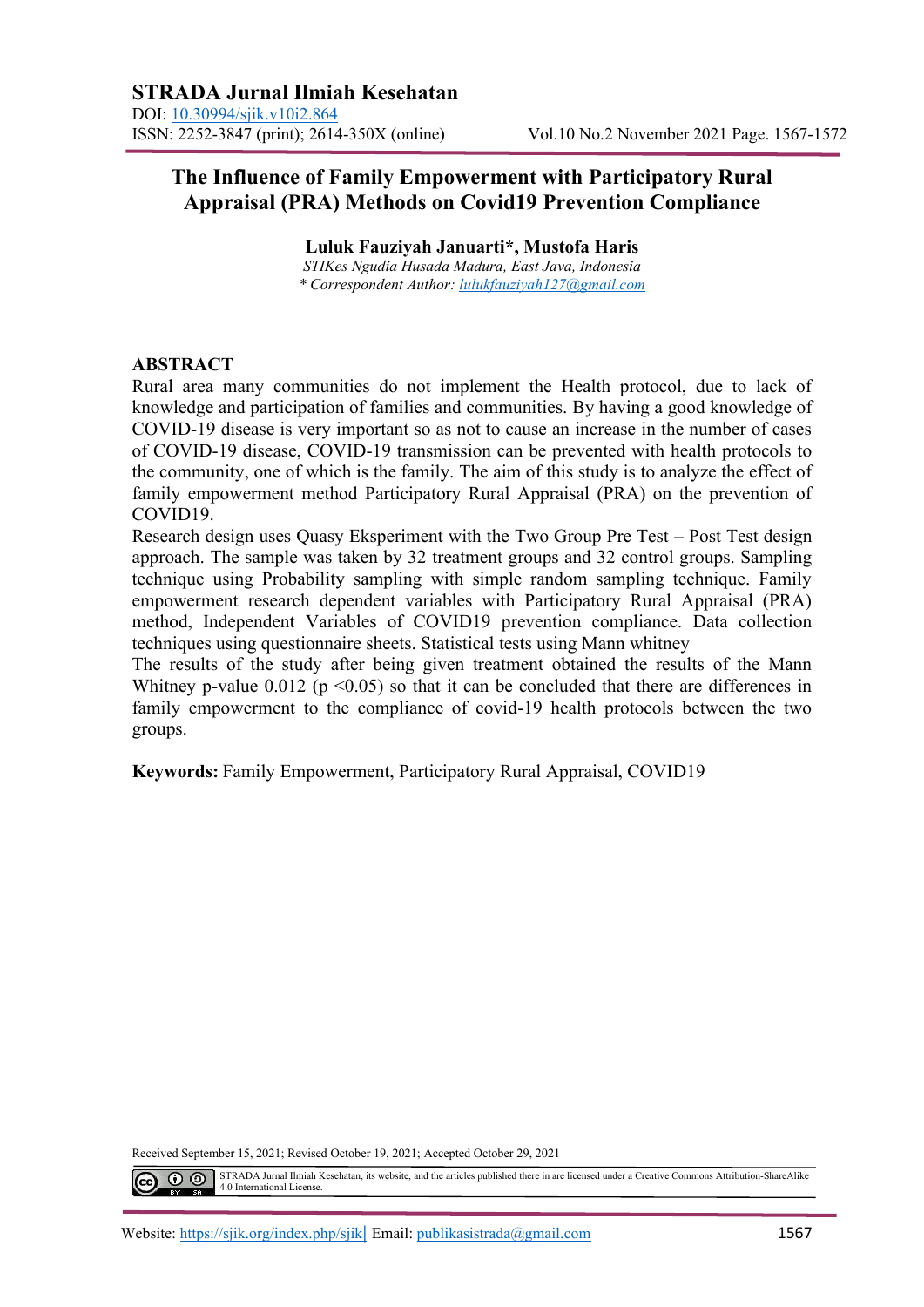DOI: <u>10.30994/sjik.v10i2.864</u><br>ISSN: 2252-3847 (print); 2614-350X (online)

## **BACKGROUND**

Coronavirus Disease 2019 (COVID19) is becoming a worldwide pandemic including Indonesia, where handling and prevention can be done with regard to health protocols. But rural communities don't care about health protocols. Such as, not washing hands, not using masks, still clustered, so that there is an increase in the number of COVID-19, then with the compliance of the use of masks as an effort to prevent the COVID-19 virus, there is a need for educational efforts for the community in the community related to the prevention of COVID-19, including through the habit of 3M using masks, washing hands, maintaining distance. (Utami et al., 2020).

On March 25, 2020, the first time Indonesia contracted the coronavirus, this coronavirus transmitted from human to human and increasingly this coronavirus increased so that the government implemented PSBB using 3M COVID-19 protocol but rural communities do not care about the COVID-19 protocol such as, not washing hands, not using masks, still clustered, so that there is a number of COVID-19 confirmed in Indonesia in January 2021 positive cases of COVID-19 increased by 8,072 to 751,270 cases, patients recovered increased by 6,839 to 617,936 people, patients died increased by 191 to 22,329 people. The number of confirmed cases in East Java in January 2021 of COVID-19 coronavirus positive patients was 887 people. Thus, the total positive cases of Corona COVID-19 until January 2021 reached 85,039 in East Java.

COVID-19 disease not only affects urban areas but in rural areas there are also many people affected by COVID-19. The cause of the COVID-19 incidence rate is because rural communities pay less attention to the presence of 3M and do not comply with internal and external factors.

Internal factors that can affect the prevention of COVID-19 include knowledge, attitudes and behavior. The knowledge studied is about understanding the process of disease transmission, information related to prevention that can be done, information about the distribution of cases. Knowledge is very important in continuing the aspect of attitude and behavior because if someone does not know then no real action will be taken. Public knowledge in preventing disease transmission will suppress further COVID-19 transmission. (Grewal et al., 2020)

Attitude is a response or reaction of someone who is still closed to an object, stimulus, or topic.Attitude can also be interpreted as a predisposing factor to a behavior, so that it can comply with the complete program on COVID-19 (Usman et al., 2020) Disciplined behavior is a behavior that is obedient and obedient in the regulations that the government has proposed in complying with 3M (wearing a mask, maintain distance, wash hands) during the Covid-19 pandemic (Sobol et al., 2020)

External factors that can affect the prevention of COVID-19 include economic, cultural and environmental factors, economic factors, due to the corona virus then around the world social distancing economy in disrupted by the COVID-19 pandemic is also happening in people to buy daily needs can not afford (Ndonesia & Growing, 2017). Cultural factors strengthening existing cultures can be an effective solution such as by increasing the sense of gotong royong in the prevention of the spread of the corona virus or COVID-19, which specifically appears in the joint spraying of disinfectants carried out by rural communities in various bloods in Indonesia, In addition to this pandemic the opposite can also occur The existing socio-cultural system can change due to demands as an effective solution in the midst of the outbreak (Sandra & Purwanto, 2017). Environmental factors in the countryside many people do not meet health protocols finally began to be reduced as a form of social distancing which became one of the solutions to prevent the spread of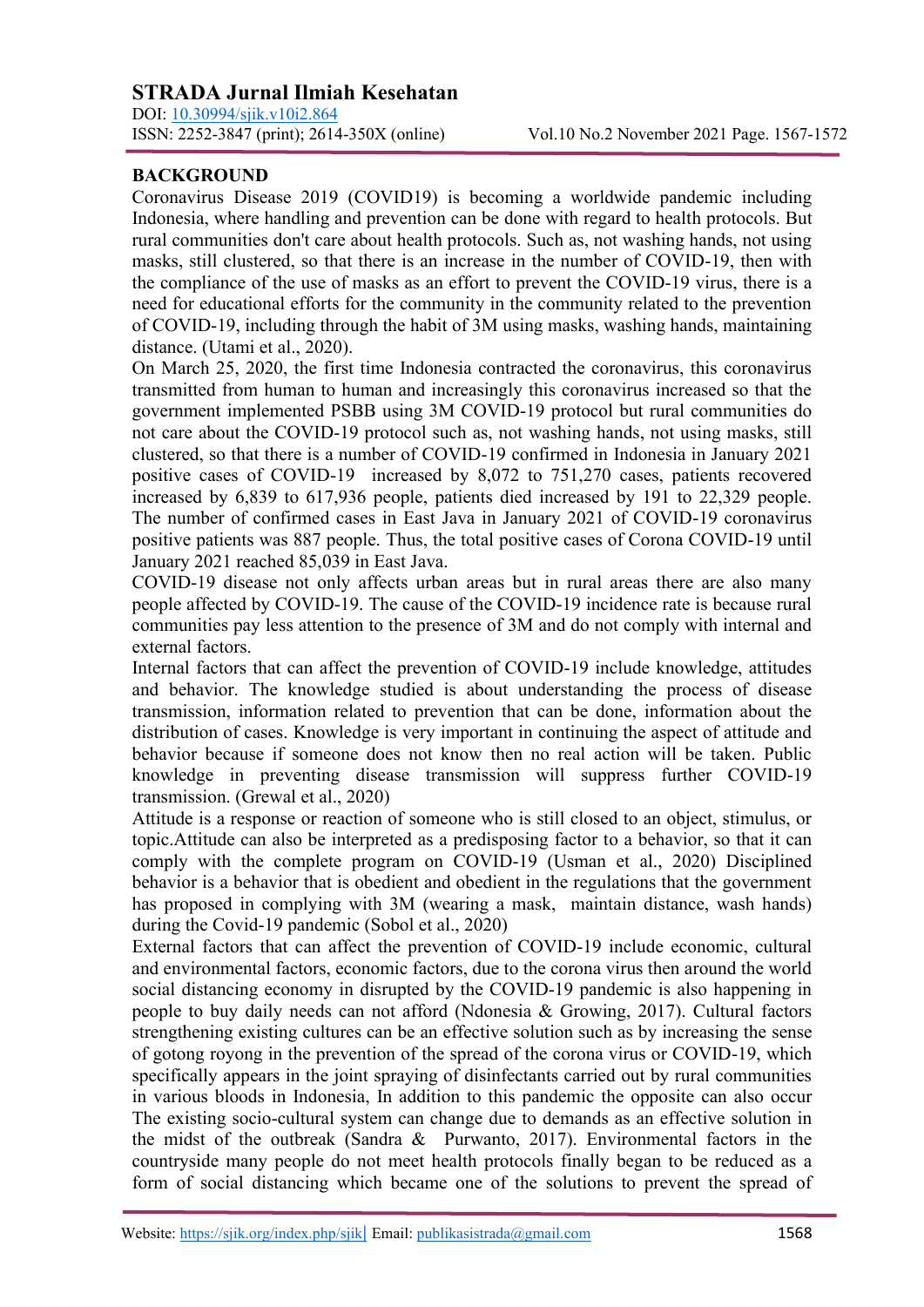## **STRADA Jurnal Ilmiah Kesehatan**

DOI: <u>10.30994/sjik.v10i2.864</u><br>ISSN: 2252-3847 (print); 2614-350X (online)

COVID-19 Of course rural communities inevitably must be able to adapt to these circumstances (Najamudin et al., 2007).

The family as the smallest social unit in the community, for that it needs to be regulated about the development of a prosperous family but the family also has a risk of COVID-19 transmission if one family member is infected and transmitted to other family members, so that one household contracted COVID-19 while at home (Sulistyo Widyashadi 2020). The role and support of the family plays an important role in the process of prevention of covid 19. This is because in people, in carrying out daily activities will be very dependent on others, especially the next of kin and also the surrounding social environment. Her one-onone family support is a very important place to provide health care support such as instrumental support, informational support, assessment support and emotional support. Preventive behaviors carried out by the community begin with the perception of these health behaviors. Becker's research (1974) in Pramono (2018) on the health belief model states that every individual must have a willingness to participate in health interventions or behaviors based on the positive perception that healthy is a very valuable outcome.

Solution if the implementation of COVID-19 in accordance with the rules of the health protocol the problem can be resolved according to the plan. The PRA method is an approach method in the process of empowerment and increased community participation, whose pressure is on community involvement in overall development activities.

Researchers conduct education to one of the family members to play an important role in their health protocols with the form of family empowerment, family empowerment is the process of giving strength / encouragement so as to form transformative interactions to the family. Efforts to mobilize families to be able to play a role in the ambition of strategic decisions and actions. Facilitation efforts so that families know the problems faced, plan and solve problems by utilizing the potential of the family as needed (Kaddi et al., 2020).

## **METHODS**

## Study design

This research uses this type of research design research using Quasy Eksperiment with the two group pre test approach – post test design. Family empowerment research dependent variables with Participatory Rural Appraisal (PRA) method, Independent Variables of COVID19 prevention compliance

#### Respondents

The sample was taken by 32 treatment groups and 32 control groups. Sampling technique using Probability sampling with simple random sampling technique.

#### Data Collection

Data collection techniques using the COVID19 protocol compliance questionnaire sheet. Statistical tests using Mann whitney Then researchers ask for approval from study respondents by giving a letter of approval to be a respondent (informed consent). After obtaining approval from respondents, observations were made using observation sheets to respondents by beginning to pre-test, namely COVID19 preventive compliance assessment before being given family empowerment measures with participatory rural appraisal method. Then researchers conducted family empowerment with participatory rural appraisal method for 3 weeks by involving the whole family, 1 family was appointed as a leader who was able to organize the family in compliance with COVID19 prevention by implementing health protocols, and supervising all other family members. After that,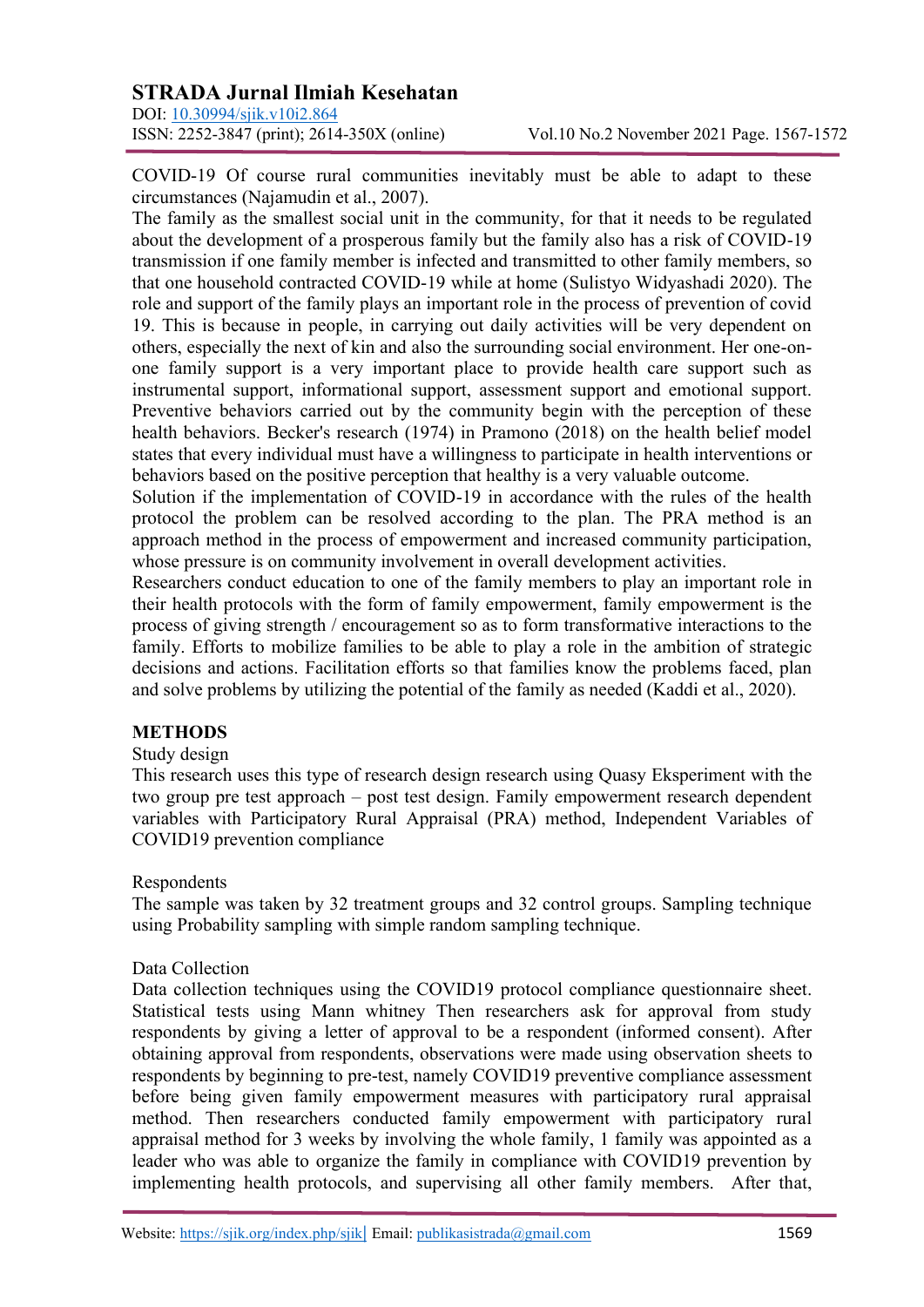## **STRADA Jurnal Ilmiah Kesehatan**

DOI: <u>10.30994/sjik.v10i2.864</u><br>ISSN: 2252-3847 (print); 2614-350X (online)

researchers conducted a post test every 1 week after the provision of family empowerment with the Participatory Rural Appraisal method by re-measuring the level of family compliance to find out the effectiveness of providing family empowerment with the Participatory Rural Appraisal method

Ethical considerations

Ethical principles that are fulfilled include the approval of respondents with evidence of filling out the approval sheet to be a respondent, ensuring that the value of usefulness is greater than the risks received by respondents, and also paying attention to the rewards received by respondents as a form of compensation and the importance of maintaining the confidentiality of respondents' data

## **RESULT**

Based on table 1. Sociodemographic characteristics can be seen that the age of the most respondents is around the age of 26-35 years with the number of respondents as many as 13 people or with a percentage of 40.6%. While the gender factor of respondents was dominated by the male sex of 18 people or 56.2%. The last level of elementary school education became the highest level of education of respondents with a total of 17 respondents or 53.1%.

| Age (year) | Group 1   |                    | Group 2   |                     |
|------------|-----------|--------------------|-----------|---------------------|
|            | Frekuensi | Presentase $(\% )$ | Frekuensi | (0/0)<br>Presentase |
| $17 - 25$  |           | 28.2               |           | 37.5                |
| $26 - 35$  |           | 40.6               |           | 34.4                |
| $36 - 45$  |           | 31.2               |           | 28.1                |
| Jumlah     |           | .00                |           |                     |

#### **Table 3.1 Distribution of patient frequency based on age.**

Source: primary data *Sepetember 2021*

| Twore or Distribution of patient if equency by genuer |           |                          |         |               |  |  |  |
|-------------------------------------------------------|-----------|--------------------------|---------|---------------|--|--|--|
|                                                       | Group 1   |                          | Group 2 |               |  |  |  |
| Gender                                                | Frekuensi | Presentase (%) Frekuensi |         | Presentase    |  |  |  |
|                                                       |           |                          |         | $\frac{1}{2}$ |  |  |  |
| Man                                                   | 18        | 56,2                     |         | 59,4          |  |  |  |
| Woman                                                 | 14        | 43,8                     |         | 40,6          |  |  |  |
| Jumlah                                                |           | $\Omega$                 |         |               |  |  |  |

# **Table 3.2 Distribution of patient frequency by gender**

Source: primary data *Sepetember 2021*

## **Distribution of frequency of compliance of covid-19 health protocol before and after family empowerment in treatment groups**

The results showed that after the Mann Whitney test obtained a p-value of 0.012 so that the signification was smaller than the degree of error set by researchers, namely  $0.05$  ( $0.012 <$ 0.05). So it can be concluded that there is a difference in compliance with the covid-19 health protocol between the treatment group and the control group after family empowerment with the Participatory Rural Appraisal (PRA) method.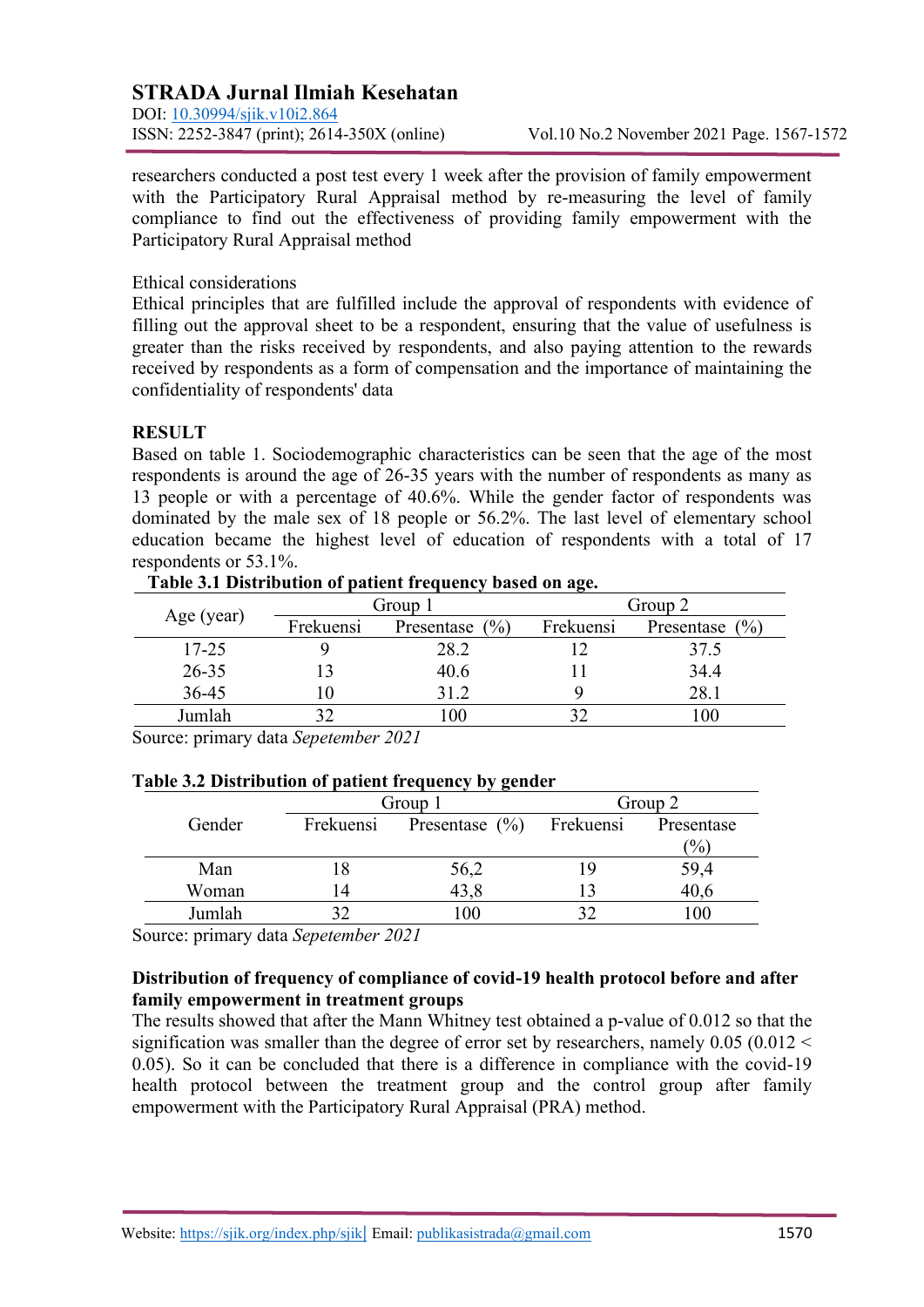## **STRADA Jurnal Ilmiah Kesehatan**

DOI: [10.30994/sjik.v10i2.864](https://doi.org/10.30994/sjik.v10i2.864) ISSN: 2252-3847 (print); 2614-350X (online) Vol.10 No.2 November 2021 Page. 1567-1572

#### **DISCUSSION**

The results showed that after the Mann Whitney test obtained a p-value of 0.012 so that the signification was smaller than the degree of error set by researchers, namely 0.05  $(0.012 \le 0.05)$ . So it can be concluded that there is a difference in compliance with the covid-19 health protocol between the treatment group and the control group after family empowerment with the Participatory Rural Appraisal (PRA) method. Evident from the results of the above study shows changes in compliance with the treatment group carried out by family empowerment with participatory rural appraisal (PRA) methods related to compliance with the covid-19 health protocol, and vice versa in the control group that was not given empowerment participatory rural appraisal (PRA), there was no change in compliance with the covid-19 health protocol in the group.

This is in line with research (Kaddi et al., 2020) which states that there is an empowerment influence on family knowledge. In his research using learning media with coaching or mentoring to the family for 1 month. In this case, the family's ability to maintain and improve the health of its members is obtained through the process of learning from health workers who provide health information to the family. Knowledge that the family already has about treatment, treatment that will give rise to will or will.

In family empowerment activities Participatory Rural Appraisal (PRA) conformity of conditions experienced by families today in the form of threats from Covid 19 disease and low protocol compliance is characterized by lack of knowledge. Therefore, researchers distinguished families with participatory rural appraisal (PRA) methods in treatment groups to increase knowledge and adhere to health protocols such as diligently wearing masks, washing hands and maintaining distance, in the process of adaptation of new habits must be consistently implemented to suppress the spread and addition of new cases of covid-19.

Finally regarding the variable family empowerment method Participatory Rural Appraisal (PRA) the majority of individuals showed positive results. This means that the majority of individuals feel they already have enough support from those closest to them to implement health protocols. The more positive cues to action, the higher the compliance of health protocols undertaken by the community. But in this study the perception of vulnerability had no influence on compliance with health protocols during the COVID-19 pandemic.

The description above shows that the spreading factor of information about the benefits obtained when running health protocols in the era of the COVID-19 pandemic is important to be the basis of the government's approach in order to comply with health protocols. The dissemination of information about health protocols is very important to be implemented through mass media or social media that people use in their interaction spaces. One of them is social media which is a medium that is quite effective for the dissemination of information about health protocols.

#### **CONCLUSION**

This research study shows there is an Influence on Family Empowerment with Participatory Rural Appraisal (PRA) methods Against Covid19 prevention compliance differences in covid-19 Health protocol compliance between those provided by family empowerment and those that are not given family empowerment.

This research is a response to the perceptions and needs of today's society. The underlying goal is to improve the current conditions and behavior of society. Perception has a big role in changes in health behavior including adhering to health protocols. So that one of the